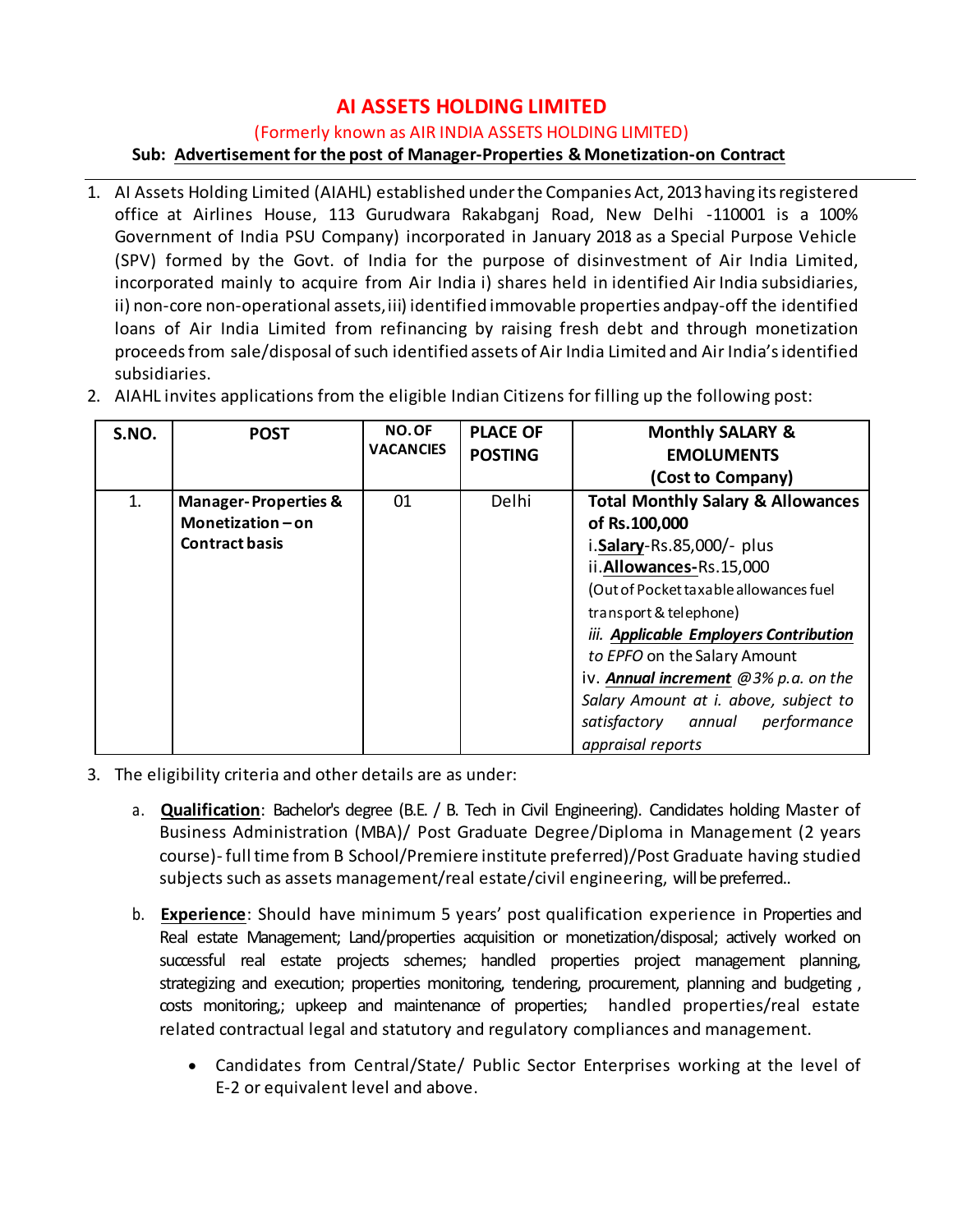Candidates from Private Sector listed companies should be working as Senior Manager for the past 05 years.

# **c. Age:** Maximum **50 years as on 1 st January, 2022.**

- d. **Job Description:** The post carries the duties and responsibilities:
	- i. Managing under supervision of Chief of Properties and Monetization Officerto look after the Properties and Real estate management activities;
	- ii. Assist in Land/properties transfer/acquisition/leasing;
	- iii. Handle Land/properties monetization/disposal matters;
	- iv. Handle properties management execution plans;
	- v. Look after properties monitoring and physical control;
	- vi. Assist in Tendering/procurement of properties ownership and management related services
	- vii. Coordinate Assets planning and budgeting, costs monitoring of properties;
	- viii. Handle acquiring/engaging and deploying manpower/3<sup>rd</sup> party outsourcing resources for effective upkeep and maintenance of own/leased properties;
	- ix. Assist in properties/real estate contractual legal and statutory & regulatory compliances and management, etc
	- x. Assistthe Chief of Properties and Monetization Officerin setting strategic properties of owned and leased properties monetization
	- xi. Any other jobs/activities assigned from time to time by the Chief of Properties and Monetization Officer and/or top management of the company.

The position would report to the Chief of Properties & Monetization of the company.

e. **Selection procedure:** Selection procedure involves personal interview of the candidates who prima facie meets eligibility criteria.

The Selected candidate will be required to undergo Pre-Employment Medical examination.

The Candidates will have to bear the cost of Pre-Employment Medical Examination and any additional tests, if required, the additional cost thereof will also have to be borne by the candidate.

f. **Term of Fixed Term Employment Contract:** The selected candidate will be appointed on a Fixed Term Employment Contract for a period of **three (3) years, extendable annually by another two (2) years,** based on the annual performance review reports of the candidate/incumbent.

The tenure can be extended or curtailed as per the requirements of the Company. The contract could be terminated at the discretion of the management during the period of contract, and/or in the event of unsatisfactory performance.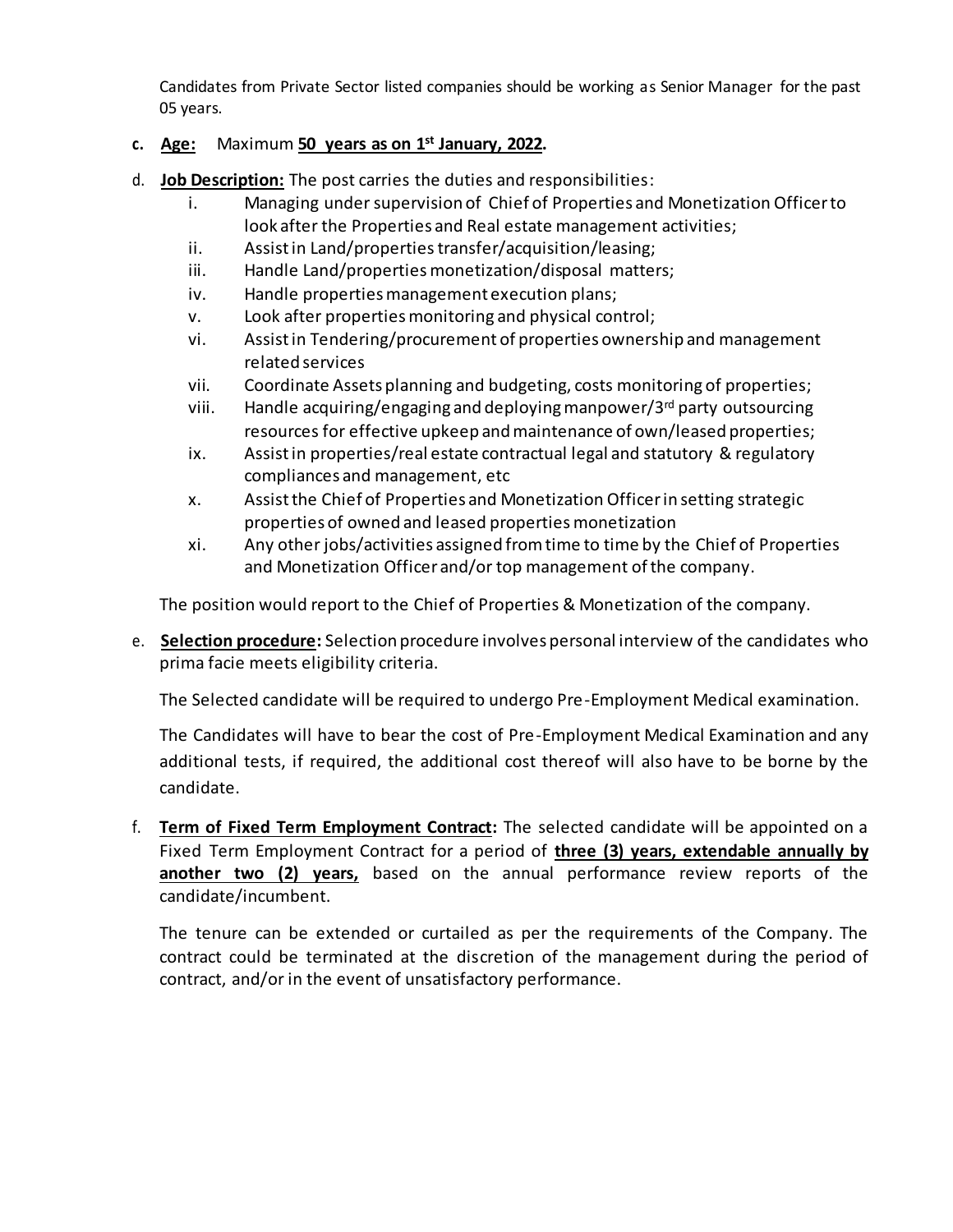# **4. How to Apply:-**

Candidates who wish to apply are advised to print the Application Format attached below, fill it and send the application by Post/Speed post/courier at following address in an envelopethat

#### **Post Applied for**

## **MANAGER- Properties & Monetization - on Contract**

To, Company Secretary, AI Assets Holding Limited (AIAHL), Room no. 204, 2<sup>™</sup> Floor, Air India Reservation Building, Safdarjung Airport, New Delhi-110003

must be super scribed with the post:

## **The last date of receipt of application is 1700 hours on 7 th March, 2022 on the above address. Applications received after the last date will not be entertained.**

**Any extension in the last date forsubmission of the applications receipt inAIAHL shall be notified on the websites** [www.aiahl.in](http://www.aiahl.in/) , [www.aiesl.in](http://www.aiesl.in/) and [www.aiasl.in](http://www.aiasl.in/)

Applications received late/incomplete/mutilated or without any of the supporting documents with regard to eligibility criteria, will be rejected. AIAHL will not be responsible for any postal delay/loss of any document during transit.

Applicants servicing in Government/Semi-Government/Public Sector Undertakings should apply through proper channel and also submit NOC from their present employer prior to interview.

Canvassing in any formwill disqualify the candidate

# **Any application not meeting the aforesaid requirements shall not be considered.**

Management reserves the right to change in above schedule/conditions, based on requirements.

# **Candidates are required to submit following documents with the application: -**

- i) A duly filled in Application Form in the prescribed format which is available onWebsite on [www.aiahl.in](http://www.aiahl.in/) , [www.aiesl.in](http://www.aiesl.in/) and [www.aiasl.in](http://www.aiasl.in/)
- ii) A recent passport size photograph pasted in the space provided in the Application Format.
- iii) One set of photocopies of supporting testimonials for date of birth, caste, qualification, experience etc. will be required to be submitted with the application. In case copies of required documents/certificates are not submitted with the application, the application will be rejected. Original certificates will be required at the time of Interview.
- iv) Ifthe candidate is working in Central/State/ Public Sector Enterprises, he/she isrequired to submit a certificate that he/she is working at the level of E-2 or equivalent and above.
- v) If the candidate is working in private sector listed company, he/she is required to submit a certificate from the existing employer **certifying that the employee concern is working in the company as Senior Manager for the past 05 years**.
- vi) The Demand Draft for an amount of Rs.500/- (Rupees Five Hundred only)drawn in favourof **AI Assets Holding Limited, payable at New Delhi.**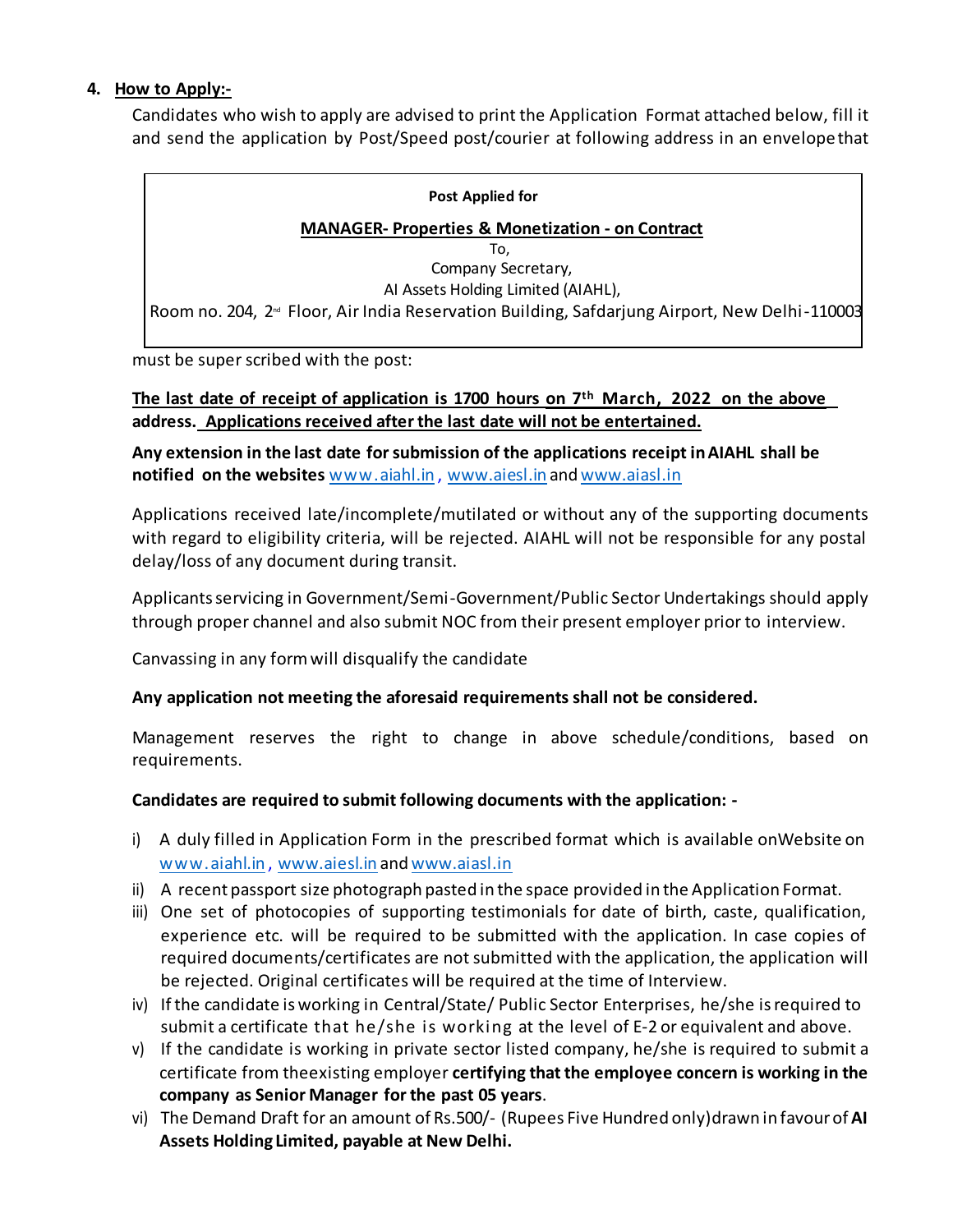#### **APPLICATION FORM– AIAHL**

Name of the post applied for **MANAGER Properties & Monetization - on Contract**

|    | 1. (a) Applicant's Name:             |  |
|----|--------------------------------------|--|
|    | (b) Address for communication:       |  |
|    |                                      |  |
|    | 2. Telephone No: Office<br>Residence |  |
| 3. | Mobile No.                           |  |

**4.** E-Mail Id

**5.** Date of Birth (DD/MM/YY), Age as on **01st January 2022** (Years/Months/Days)

**6.** Educational/Professional Qualifications:

| SI.<br>No. | Qualification* | Name of Institution/<br>University | Duration of<br>the Course | Whether Full-Time or<br>otherwise<br>(Please mention, if<br>applicable) |
|------------|----------------|------------------------------------|---------------------------|-------------------------------------------------------------------------|
|            |                | 3                                  | 4                         |                                                                         |
|            |                |                                    |                           |                                                                         |
|            |                |                                    |                           |                                                                         |
|            |                |                                    |                           |                                                                         |
|            |                |                                    |                           |                                                                         |

\* Should be exactly as per Degree/Diploma issued by the university.

**7.** Positions held (in support of the total requisite experience of 5 years at managerial level/present grade or 02 years at Senior Officer/Middle Management level)

| SI.<br>No. | Complete<br>Designation* | Name of the<br>Organization | Pay<br>scale | Period |    | <b>Brief Job Profile</b> |
|------------|--------------------------|-----------------------------|--------------|--------|----|--------------------------|
| 4          |                          |                             |              |        |    |                          |
|            |                          |                             |              | From   | To |                          |
|            |                          |                             |              |        |    |                          |
|            |                          |                             |              |        |    |                          |
|            |                          |                             |              |        |    |                          |
|            |                          |                             |              |        |    |                          |
|            |                          |                             |              |        |    |                          |

\*The positionsshould be indicated in order of the most recent assignment